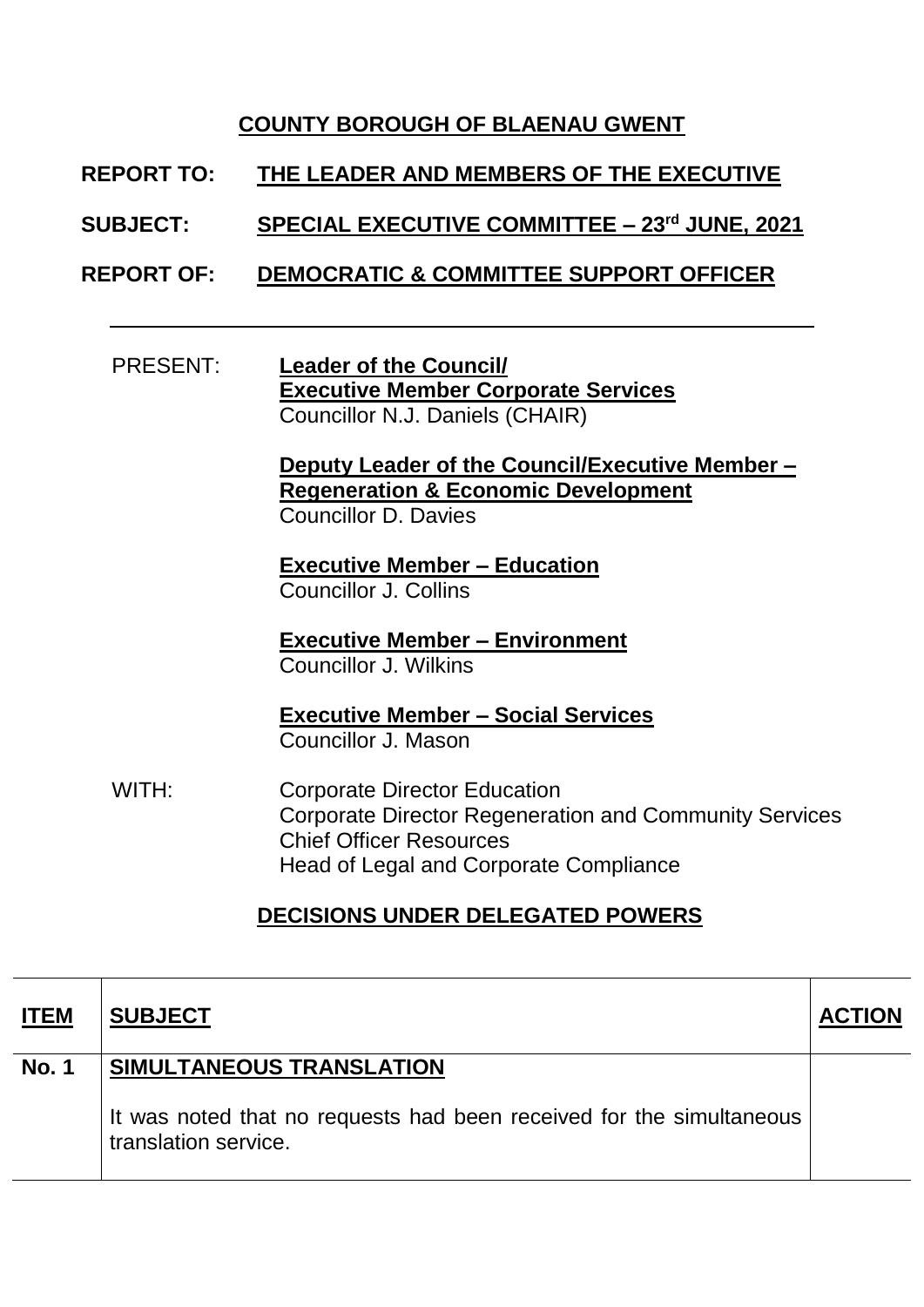| <b>No. 2</b> | <b>APOLOGIES</b>                                                                                                                                                                                                                                                                                                                                                                                   |  |
|--------------|----------------------------------------------------------------------------------------------------------------------------------------------------------------------------------------------------------------------------------------------------------------------------------------------------------------------------------------------------------------------------------------------------|--|
|              | The following apologies for absence were received:-                                                                                                                                                                                                                                                                                                                                                |  |
|              | <b>Managing Director</b><br><b>Chief Officer Commercial</b>                                                                                                                                                                                                                                                                                                                                        |  |
|              | <b>Corporate Director Social Services</b>                                                                                                                                                                                                                                                                                                                                                          |  |
| <b>No. 3</b> | DECLARATIONS OF INTEREST AND DISPENSATIONS                                                                                                                                                                                                                                                                                                                                                         |  |
|              | There were no declarations of interest and dispensations raised.                                                                                                                                                                                                                                                                                                                                   |  |
|              | <b>MINUTES</b>                                                                                                                                                                                                                                                                                                                                                                                     |  |
| <b>No. 4</b> | <b>EXECUTIVE COMMITTEE</b>                                                                                                                                                                                                                                                                                                                                                                         |  |
|              | Consideration was given to the minutes of the meeting held on<br>16 <sup>th</sup> June, 2021.                                                                                                                                                                                                                                                                                                      |  |
|              | RESOLVED that the minutes be accepted as a true record of<br>proceedings.                                                                                                                                                                                                                                                                                                                          |  |
|              | <b>DECISION ITEM - EDUCATION MATTERS</b>                                                                                                                                                                                                                                                                                                                                                           |  |
| <b>No. 5</b> | PROPOSAL TO CONSULT ON AN INCREASE IN<br>PEN-Y-CWM SPECIAL SCHOOL CAPACITY                                                                                                                                                                                                                                                                                                                         |  |
|              | Consideration was given to the joint report of the Corporate Director<br>Education and Service Manager – Education and Transformation.                                                                                                                                                                                                                                                             |  |
|              | The Corporate Director Education advised that the report provided a<br>detailed overview of the statutory consultation undertaken by Education<br>Directorate on the proposal to extend the capacity of Pen-y-Cwm Special<br>School. Following the consultation, a determination was now sought from<br>the Executive Committee in line with the proposal to proceed to Statutory<br>Notice stage. |  |
|              |                                                                                                                                                                                                                                                                                                                                                                                                    |  |